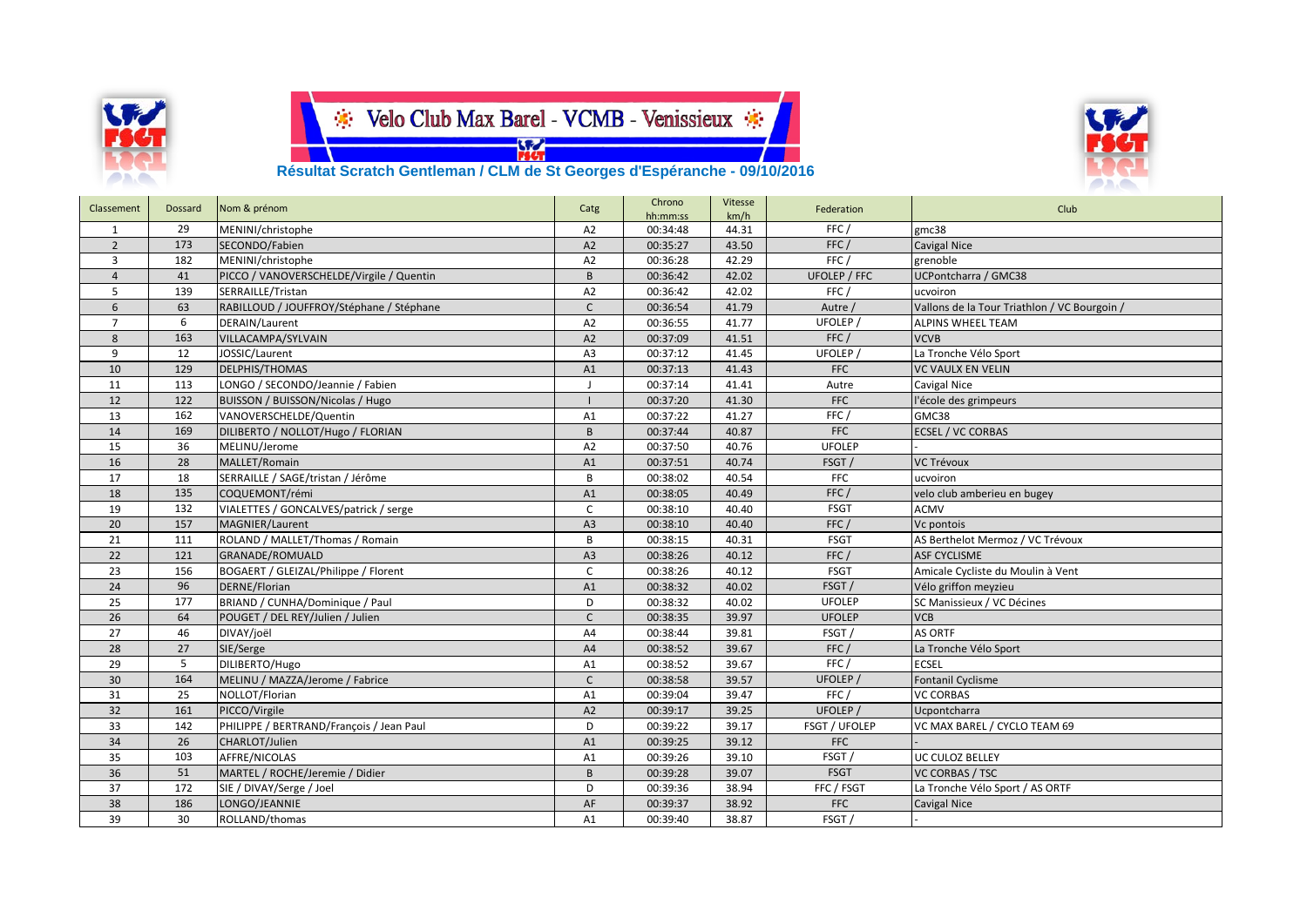| 40 | 40             | MAZZA/Fabrice                           | A <sub>3</sub> | 00:39:41 | 38.86 | UFOLEP /            |                                                           |
|----|----------------|-----------------------------------------|----------------|----------|-------|---------------------|-----------------------------------------------------------|
| 41 | 24             | CONTI / RIGONI/frèdèric / patrick       | D              | 00:39:43 | 38.83 | <b>FSGT</b>         | UC CULOZ / Brison st Innocent Cyclisme                    |
| 42 | 22             | HOPPE/Benjamin                          | A1             | 00:39:53 | 38.66 | FFC/                | Team lyon 7                                               |
| 43 | 84             | CHERBLANC/frederic                      | A <sub>3</sub> | 00:39:55 | 38.63 | FSGT/               | ecovilleurbanne                                           |
| 44 | 92             | <b>BUSATO/Amaury</b>                    | A1             | 00:39:55 | 38.63 | FFC/                | <b>VC Pontois</b>                                         |
| 45 | 183            | GILLET / CARTON/KEVIN / LOUIS           | $\mathsf{B}$   | 00:39:57 | 38.60 | <b>FFC</b>          | TEAM LYON 7 / ROUE D'OR CONFLANAISE                       |
| 46 | 148            | PICOLLET/André                          | A4             | 00:39:58 | 38.58 | FFC/                | Brison st innocent                                        |
| 47 | 159            | CALOINI / REMOND/stephane / Bruno       | $\mathsf{C}$   | 00:40:05 | 38.47 | <b>UFOLEP</b>       | CC Gières                                                 |
| 48 | 166            | FICHEUX/jerome                          | A3             | 00:40:05 | 38.47 | FSGT/               | <b>HORIZON 38</b>                                         |
| 49 | 44             | MAUTE/Alexandre                         | A2             | 00:40:16 | 38.29 | Autre /             | Tobesport                                                 |
| 50 | 126            | COLANTONIO/Daniel                       | A4             | 00:40:19 | 38.25 | FSGT/               | Étoile cycliste Duquesne Oullins                          |
| 51 | 149            | BERGER / LAPENDRY/Stephane / Bruno      | C              | 00:40:19 | 38.25 | Autre               | ASVEL Triathlon / EFS Triathlon                           |
| 52 | 174            | SUBRIN / LEVITE/Yvan / Gérard           | $\mathsf{C}$   | 00:40:25 | 38.15 | $\sim$              |                                                           |
| 53 | 14             | <b>ODIER/Jean Pierre</b>                | A3             | 00:40:27 | 38.12 | FSGT/               | <b>VC MAX BAREL</b>                                       |
| 54 | 154            | ARTHAUD / FAVRE/Sébastien / Raphael     | $\mathsf{C}$   | 00:40:27 | 38.12 | <b>UFOLEP</b>       | SPORTING CYCLO MANISSIEUX                                 |
| 55 | 67             | MOINE- PICARD/stéphane                  | A <sub>3</sub> | 00:40:40 | 37.92 | UFOLEP /            | <b>VC BOURGOIN JALLIEU</b>                                |
| 56 | 151            | FLORI / CHARRET/luca / thomas           | B              | 00:40:42 | 37.89 | <b>FFC</b>          | vc corbas                                                 |
| 57 | $\overline{7}$ | <b>BAILLY/DIDIER</b>                    | A4             | 00:40:43 | 37.87 | FSGT/               | <b>VC MAX BAREL</b>                                       |
| 58 | 176            | ETCHEVERRY/david                        | A1             | 00:40:44 | 37.86 | FSGT/               | VELO CLUB FROGES VILLARD BONNOT                           |
| 59 | 23             | PERRET/Vincent                          | A <sub>2</sub> | 00:40:53 | 37.72 | UFOLEP /            | La tronche vélo sport                                     |
| 60 | 133            | BETTIOL/Grégory                         | A2             | 00:40:54 | 37.70 | Non licencié /      |                                                           |
| 61 | 180            | SIBELLE/Valentin                        | A1             | 00:41:04 | 37.55 | FFC/                | Ecole de Cyclisme de Bourg en Bresse (ECBB)               |
| 62 | 160            | LIGNEY/Florent                          | A <sub>1</sub> | 00:41:07 | 37.50 | FSGT/               | <b>ASBM</b>                                               |
| 63 | 66             | <b>BORRELY/STEPHAN</b>                  | A4             | 00:41:10 | 37.46 | FSGT/               | <b>VC FRANCHEVILLE</b>                                    |
| 64 | 80             | MAGNIER / MAGNIER/Laurent / Paul        |                | 00:41:11 | 37.44 | FFC / Non Licencié  | Vc pontois                                                |
| 65 | 175            | <b>GENTIL/ROGER</b>                     | A4             | 00:41:13 | 37.41 | FFC/                | <b>CVAC</b>                                               |
| 66 | 155            | RIGONI / CLARAZ/Patrick / Gérard        | D              | 00:41:25 | 37.23 | FSGT / UFOLEP       | BRISON SAINT INNICENT CYCLISME / SAINT GENIX AOSTE CYCLIS |
| 67 | 108            | VACHER/Jérôme                           | A <sub>3</sub> | 00:41:40 | 37.01 | FSGT/               | <b>VC Velav</b>                                           |
| 68 | 116            | ANTONELLI / ESPOSITO/Nicolas / Patrick  | $\mathsf{C}$   | 00:41:44 | 36.95 | <b>UFOLEP</b>       | <b>SC Mannissieux</b>                                     |
| 69 | 49             | DESRAYAUD / CHAPUIS/alain / jean pierre | E              | 00:41:45 | 36.93 | <b>FSGT</b>         | vc.brignais / vc brignais                                 |
| 70 | 57             | DIARRA / LYONNAIS/Sammy / Christophe    | $\mathsf{C}$   | 00:41:50 | 36.86 | <b>FSGT</b>         | <b>CVAC</b>                                               |
| 71 | 20             | GOBET/PHILIPPE                          | A <sub>3</sub> | 00:41:57 | 36.76 | <b>FSGT</b>         | EVEIL SPORTIF JONAGEOIS CYCLO                             |
| 72 | 114            | <b>GRANADE/DORINE</b>                   | AF             | 00:41:58 | 36.74 | FFC /               | <b>ASF CYCLISME</b>                                       |
| 73 | 104            | POIS / CORDIGNANO/bruno / pierre        | D              | 00:42:02 | 36.69 | <b>FFC</b>          | team vercors / brison st innocent                         |
| 74 | 134            | BAROU/Olivier                           | A <sub>3</sub> | 00:42:03 | 36.67 | <b>FSGT</b>         | horizon38                                                 |
| 75 | 168            | PIJOURLET / PIJOURLET/THIERRY / PATRICK | D              | 00:42:08 | 36.60 | FFC / Non Licencié  | La Motte Servolex Cyclisme / La Penne sur Huveaune        |
| 76 | 95             | POLLET / ACTIS/DANIEL / GERARD          | E              | 00:42:13 | 36.53 | <b>FSGT</b>         | UNION CYCLISTE DE COGNIN                                  |
| 77 | 17             | HOFFELINCK/Robert                       | A <sub>6</sub> | 00:42:19 | 36.44 | FSGT/               | ES Jonage Cyclo                                           |
| 78 | 138            | BALLAND/DOMINIQUE                       | A4             | 00:42:19 | 36.44 | FSGT/               | ec duquesne oullins                                       |
| 79 | 79             | DENURRA/louis                           | A <sub>5</sub> | 00:42:20 | 36.43 | <b>FSGT</b>         | vc brignais                                               |
| 80 | 123            | DURY / SAILLARD/ROLAND / GEORGES        | D              | 00:42:33 | 36.24 | <b>UFOLEP / FFC</b> | UC PONTCHARRA                                             |
| 81 | 181            | SAPPEY / SAPPEY/Lilian / Carole         | $\mathbf{J}$   | 00:42:33 | 36.24 | <b>UFOLEP</b>       | Cc st just                                                |
| 82 | 11             | FEREY/jocelyn                           | A2             | 00:42:38 | 36.17 | FSGT/               | <b>VCVV</b>                                               |
| 83 | 48             | PEDRO/duarte                            | A <sub>4</sub> | 00:42:41 | 36.13 | FSGT/               | as.ortf                                                   |
| 84 | 130            | MARCHAND/ERIC                           | A4             | 00:42:47 | 36.04 | FSGT/               | Vélo club montbrison                                      |
| 85 | 90             | GAGNIOUD/PIERRE                         | A <sub>5</sub> | 00:42:54 | 35.94 | FFC/                |                                                           |
| 86 | 21             | ROCFORT / ROCFORT/sophie / sebastien    | $\overline{1}$ | 00:42:56 | 35.92 | <b>FSGT</b>         | As berthelot mermoz                                       |
| 87 | 107            | FEREY / HAMMADA/Jocelyn / Denis         | $\mathsf{C}$   | 00:42:58 | 35.89 | <b>FSGT</b>         | Vcvv                                                      |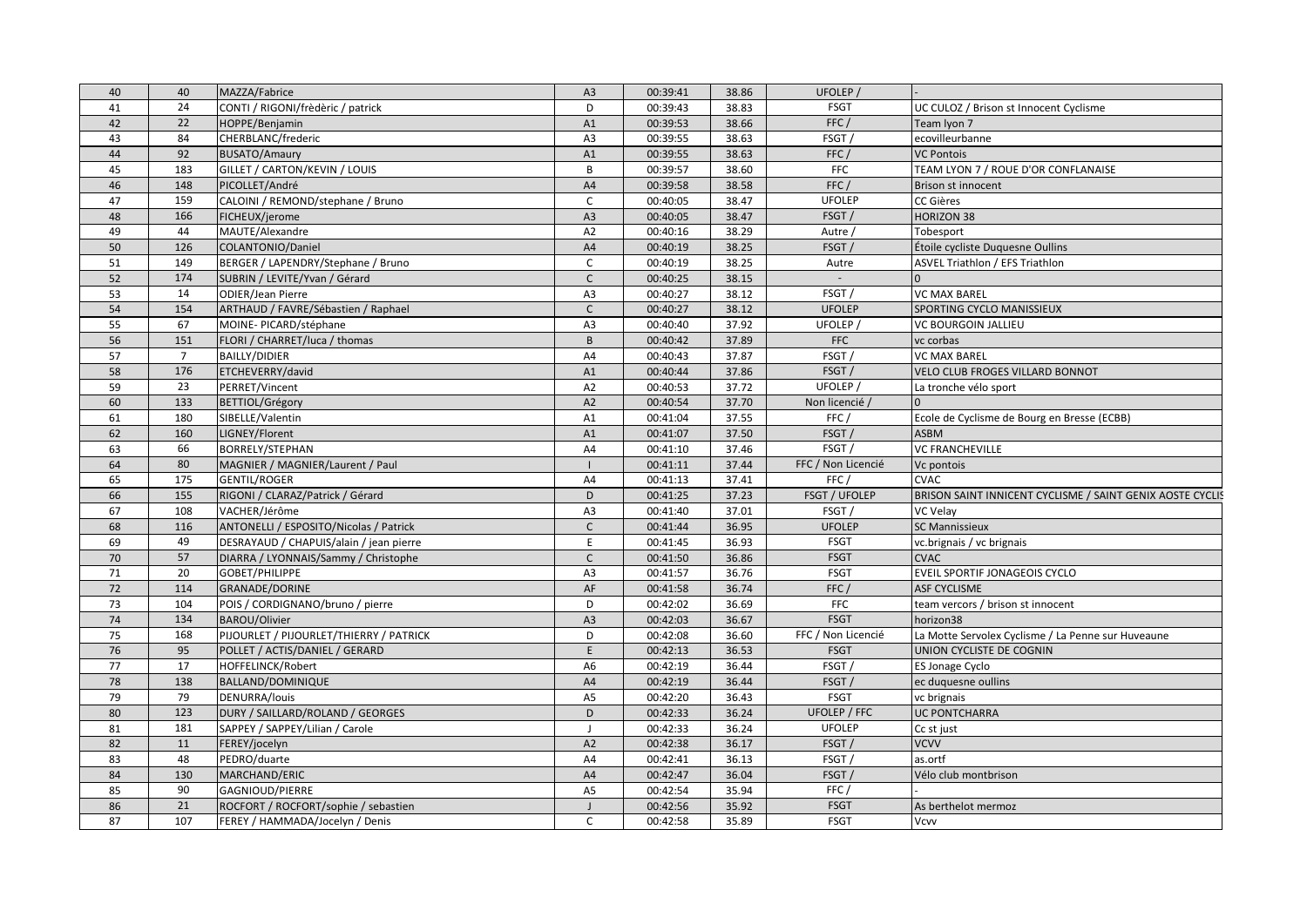| 88  | 152            | DERAIN / DELECAMBRE/Laurent / Yohann             | B              | 00:42:59 | 35.87 | <b>UFOLEP</b>         | ALPINS WHEEL TEAM / ALPINSWHEEL TEAM |
|-----|----------------|--------------------------------------------------|----------------|----------|-------|-----------------------|--------------------------------------|
| 89  | 184            | BRUN/MARC                                        | A <sub>3</sub> | 00:43:01 | 35.85 | <b>FSGT</b>           | <b>FRANCHEVILLE</b>                  |
| 90  | 76             | DENHEZ / CASSAGNE/Jean Marc / Jordan             | B              | 00:43:09 | 35.74 | <b>UFOLEP</b>         | <b>VCB Team Renage</b>               |
| 91  | 165            | GANZER/Sébastien                                 | A <sub>2</sub> | 00:43:09 | 35.74 | Non licencié /        |                                      |
| 92  | 99             | CORONT / CHIARAPPA/Régis / David                 | D              | 00:43:14 | 35.67 | <b>UFOLEP</b>         | VC Bourgoin jallieu                  |
| 93  | 13             | DELECAMBRE/Yohann                                | A <sub>2</sub> | 00:43:18 | 35.61 | UFOLEP /              | ALPINS WHEEL TEAM                    |
| 94  | 101            | BELIN/JEAN-MICHEL                                | A4             | 00:43:18 | 35.61 | FSGT/                 | <b>VELO CLUB BRIGNAIS</b>            |
| 95  | 16             | DUBOIS/Philippe                                  | A4             | 00:43:20 | 35.58 | FSGT/                 | Cyclo team 69                        |
| 96  | 47             | DECHAUMEL/Dominique                              | A <sub>3</sub> | 00:43:20 | 35.58 | FFC/                  | Dominique Dechaumel                  |
| 97  | 34             | TEREFENKO/eric                                   | A3             | 00:43:24 | 35.53 | FFC/                  | comité ffc rhone alpes               |
| 98  | 105            | <b>BLANC/RAOUL</b>                               | A4             | 00:43:39 | 35.33 | FSGT/                 |                                      |
| 99  | 77             | VERNAY/PASCAL                                    | A4             | 00:43:41 | 35.30 | Non licencié /        | NON LICENCIE                         |
| 100 | 72             | BELLUT/Maxime                                    | A4             | 00:43:42 | 35.29 | FSGT/                 | <b>ES JONAGE</b>                     |
| 101 | 85             | BONNET / BARNEOUD/Williams / Denis               | $\mathsf{C}$   | 00:43:48 | 35.21 | <b>FFC</b>            | Team Iyon 7                          |
| 102 | 158            | TARDY/jerome                                     | A <sub>3</sub> | 00:43:54 | 35.13 | FSGT/                 | horizon38                            |
| 103 | 91             | TORDI/michel                                     | A4             | 00:43:59 | 35.06 | FSGT/                 |                                      |
| 104 | 115            | MACHEBOEUF/PAULINE                               | AF             | 00:44:06 | 34.97 | Autre                 | Fontanil Triathlon                   |
| 105 | 127            | SOUDANT / GOMEZ/michael / Sebastien              | $\mathsf{C}$   | 00:44:12 | 34.89 | <b>FSGT</b>           | <b>Brignais VC</b>                   |
| 106 | 171            | MEUNIER / MARRONE/Philippe / Amelie              | $\mathbf{I}$   | 00:44:13 | 34.87 | Non licencié          | Sans                                 |
| 107 | 42             | MACHEBOEUF / CIPRELLI/Francis / Patrice          | E              | 00:44:16 | 34.83 | <b>FFC</b>            | US Jarrie Champ / Cavigal Nice       |
| 108 | 170            | GIRIN/BERNARD                                    | A <sub>5</sub> | 00:44:22 | 34.76 | FSGT/                 | <b>FRANCHEVILLE</b>                  |
| 109 | 93             | SIMEONE/Franck                                   | A4             | 00:44:35 | 34.59 | FSGT/                 | EC DUQUESNE OULLINS                  |
| 110 | 68             | TEDESCO / TEDESCO/Frederic / Clément             | $\mathbf{I}$   | 00:44:43 | 34.48 | <b>FSGT</b>           | <b>CVAC</b>                          |
| 111 | 82             | BARBIER/PHILIPPE                                 | A3             | 00:44:45 | 34.46 | $\sim$                |                                      |
| 112 | 128            | JANUS/CLAUDE                                     | A <sub>6</sub> | 00:44:53 | 34.36 | UFOLEP /              | LE FONTANIL CYCLISME                 |
| 113 | 65             | FETTET/pascal                                    | A4             | 00:44:55 | 34.33 | <b>FSGT</b>           | ECOV / LAGNIEU VC                    |
| 114 | 81             | CHOMAUD / PIRAT/Joël / Abel                      | E              | 00:44:59 | 34.28 | <b>FSGT</b>           | <b>VCBRIGNAIS</b>                    |
| 115 | 33             | RENARD/pascal                                    | A4             | 00:45:03 | 34.23 | UFOLEP <sub>/</sub>   | Cyclo team 69                        |
| 116 | 144            | HERNANDEZ/Jean Claude                            | A <sub>5</sub> | 00:45:06 | 34.19 | FSGT/                 | <b>VC MAX BAREL</b>                  |
| 117 | 153            | MOINE-PICARD / JOUFFROY/stéphane / Stéphane      | $\mathsf C$    | 00:45:07 | 34.18 | UFOLEP / -            | VC BOURGOIN JALLIEU                  |
| 118 | 35             | CHIARAPPA/David                                  | A1             | 00:45:10 | 34.14 | UFOLEP /              | VC Bourgoin-Jallieu                  |
| 119 | 8              | THOMAS/Wilfried                                  | A1             | 00:45:12 | 34.12 | FFC/                  |                                      |
| 120 | 137            | VIDAL / VIDAL/David / Christian                  | $\blacksquare$ | 00:45:16 | 34.06 | FFC / FSGT            | <b>CVAC</b> / Chatonnay              |
| 121 | 141            | SARCELLE/Alain                                   | A <sub>6</sub> | 00:45:32 | 33.87 | FSGT/                 | <b>VC FRANCHEVILLE</b>               |
| 122 | 167            | ANDREANI/ERIC                                    | A4             | 00:45:45 | 33.70 | FFC/                  | CFC des SAPEURS POMPIERS             |
| 123 | 10             | <b>JURY/CHRISTOPHE</b>                           | A <sub>3</sub> | 00:45:46 | 33.69 | Non licencié /        | Vélo Club Charantonnay               |
| 124 | $\overline{2}$ | MARTIN / MARTIN/Bruno / Yvon                     | $\mathsf{C}$   | 00:45:54 | 33.59 | <b>FSGT</b>           | <b>VC MAX BAREL</b>                  |
| 125 | 38             | AMBLARD / AMBLARD/ALAIN / MARIE-NOELLE           | $\overline{1}$ | 00:46:09 | 33.41 | UFOLEP / Non Licencié | <b>SC Manissieux</b>                 |
| 126 | 120            | PORTAL/Daniel                                    | A <sub>5</sub> | 00:46:13 | 33.36 | FSGT/                 | VC FRANCHEVILLE                      |
| 127 | 131            | GRIMAND/Olivier                                  | A <sub>3</sub> | 00:46:21 | 33.27 | FSGT/                 | Roue Sportive Meximieux              |
| 128 | 43             | ALLAMANCHE/Gilbert                               | A <sub>5</sub> | 00:46:30 | 33.16 | FSGT/                 | <b>CVAC VIENNE</b>                   |
| 129 | 15             | PIALOT/SYLVAIN                                   | A4             | 00:46:51 | 32.91 | Autre /               | RILLIEUX TRIATHLON                   |
| 130 | 136            | PELET/Gilbert                                    | A4             | 00:47:23 | 32.54 | FFC/                  | l'école des grimpeurs                |
| 131 | 94             | SPECTY/DAVID                                     | A4             | 00:47:30 | 32.46 | FSGT/                 | COBE                                 |
| 132 | 117            | LE MASSON / CHRISTIEANS/jean-christophe / Muriel | $\blacksquare$ | 00:47:46 | 32.28 | <b>UFOLEP</b>         | vélo club maclas                     |
| 133 | 178            | PLISSONNIER/philippe                             | A4             | 00:47:50 | 32.24 | FSGT/                 | trollsports                          |
| 134 | 140            | COPPEL/Maud                                      | AF             | 00:48:01 | 32.11 | Autre /               | SAINT PRIEST TRIATHLON               |
| 135 | 179            | JANIN/Florian                                    | A1             | 00:48:13 | 31.98 | FSGT/                 | VC Corbas                            |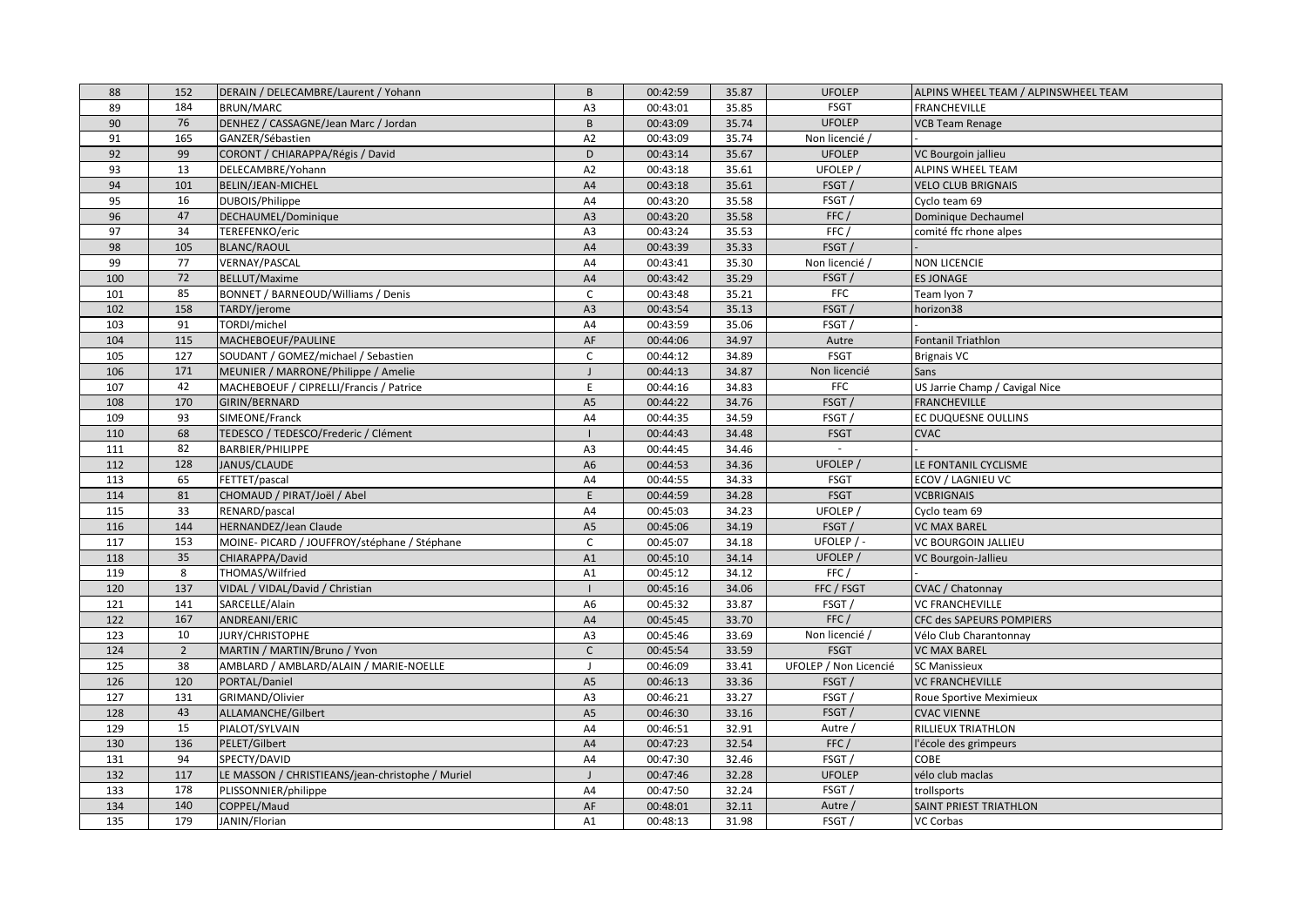| 136 | 147 | <b>CHEVRON/Jean Marc</b>            | A <sub>3</sub> | 00:48:30 | 31.79 | UFOLEP /            | <b>VC DECINES</b>                 |
|-----|-----|-------------------------------------|----------------|----------|-------|---------------------|-----------------------------------|
| 137 | 146 | LEMMET/DANIEL                       | A6             | 00:49:16 | 31.30 | FSGT/               | <b>COBE</b>                       |
| 138 |     | PRAT/MAURICE                        | A <sub>6</sub> | 00:50:05 | 30.79 | FSGT/               | <b>ENTENTE CYCLISTE ST PRIEST</b> |
| 139 | 124 | <b>BETTIOL/Gilles</b>               | A4             | 00:50:09 | 30.75 | Non licencié /      |                                   |
| 140 | 69  | BARLAND / MEITRE/LEO / PAUL         |                | 00:50:15 | 30.69 | <b>FSGT</b>         | Thou velo                         |
| 141 | 143 | ROGNARD/René                        | A4             | 00:51:14 | 30.10 | Non licencié /      |                                   |
| 142 | 73  | MOLLON / MOLLON/Michel / Emmanuelle |                | 00:52:16 | 29.50 | FSGT / Non Licencié | Vélo club Brignais                |
| 143 | 19  | BERNARD/elie                        | A <sub>1</sub> | 00:52:59 | 29.10 | FFC /               | team vulco                        |
| 144 | 106 | GRANGER/ANDRE                       | A <sub>5</sub> | 00:53:16 | 28.95 | FSGT/               | <b>COBE</b>                       |
| 145 | 145 | JURY / JURY Christophe / lionel     |                | 00:55:30 | 27.78 | Non licencié        | Vélo Club Charantonnay            |
| 146 |     | ARMANET / ARMANET Raphael / erwan   |                | 01:02:12 | 24.79 | FFCT / Non Licencié |                                   |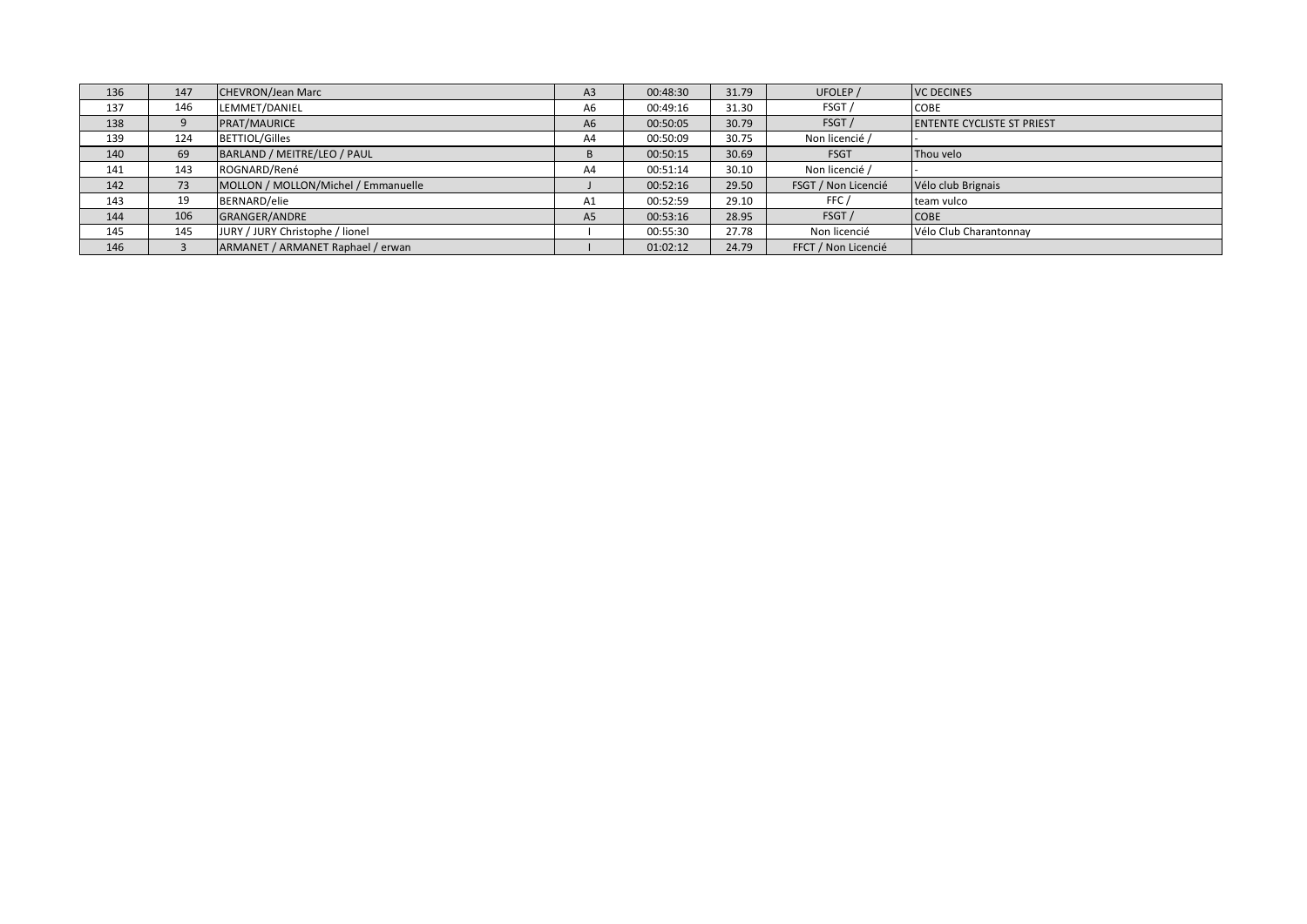



 **Résultat CLM Individuel Homme ≤29ans de St Georges d'Espéranche - 09/10/2016**

| Classement     | <b>Dossard</b>  | Nom & prénom           | Catg           | Chrono<br>hh:mm:ss | <b>Vitesse</b><br>km/h | Federation | Club                                        |
|----------------|-----------------|------------------------|----------------|--------------------|------------------------|------------|---------------------------------------------|
|                | 129             | DELPHIS/THOMAS         | A1             | 00:37:13           | 41.43                  | <b>FFC</b> | <b>VC VAULX EN VELIN</b>                    |
| $\overline{2}$ | 162             | VANOVERSCHELDE/Quentin | A1             | 00:37:22           | 41.27                  | FFC/       | GMC38                                       |
| 3              | 28              | MALLET/Romain          | A <sub>1</sub> | 00:37:51           | 40.74                  | FSGT/      | <b>VC Trévoux</b>                           |
| 4              | 135             | COQUEMONT/rémi         | A1             | 00:38:05           | 40.49                  | FFC/       | velo club amberieu en bugey                 |
| 5              | 96              | DERNE/Florian          | A1             | 00:38:32           | 40.02                  | FSGT/      | Vélo griffon meyzieu                        |
| 6              | 5               | DILIBERTO/Hugo         | A <sub>1</sub> | 00:38:52           | 39.67                  | FFC/       | <b>ECSEL</b>                                |
| $\overline{ }$ | 25              | NOLLOT/Florian         | A1             | 00:39:04           | 39.47                  | FFC/       | <b>VC CORBAS</b>                            |
| 8              | 26              | CHARLOT/Julien         | A <sub>1</sub> | 00:39:25           | 39.12                  | <b>FFC</b> |                                             |
| 9              | 103             | AFFRE/NICOLAS          | A <sub>1</sub> | 00:39:26           | 39.10                  | FSGT/      | UC CULOZ BELLEY                             |
| 10             | 30 <sup>°</sup> | ROLLAND/thomas         | A <sub>1</sub> | 00:39:40           | 38.87                  | FSGT/      |                                             |
| 11             | 22              | HOPPE/Benjamin         | A1             | 00:39:53           | 38.66                  | FFC/       | Team lyon 7                                 |
| 12             | 92              | <b>BUSATO/Amaury</b>   | A1             | 00:39:55           | 38.63                  | FFC/       | <b>VC Pontois</b>                           |
| 13             | 176             | ETCHEVERRY/david       | A1             | 00:40:44           | 37.86                  | FSGT/      | <b>VELO CLUB FROGES VILLARD BONNOT</b>      |
| 14             | 180             | SIBELLE/Valentin       | A <sub>1</sub> | 00:41:04           | 37.55                  | FFC/       | Ecole de Cyclisme de Bourg en Bresse (ECBB) |
| 15             | 160             | LIGNEY/Florent         | A <sub>1</sub> | 00:41:07           | 37.50                  | FSGT/      | <b>ASBM</b>                                 |
| 16             | 35              | CHIARAPPA/David        | A <sub>1</sub> | 00:45:10           | 34.14                  | UFOLEP /   | VC Bourgoin-Jallieu                         |
| 17             | 8               | THOMAS/Wilfried        | A1             | 00:45:12           | 34.12                  | FFC/       |                                             |
| 18             | 179             | JANIN/Florian          | A <sub>1</sub> | 00:48:13           | 31.98                  | FSGT/      | <b>VC Corbas</b>                            |
| 19             | 19              | BERNARD/elie           | A <sub>1</sub> | 00:52:59           | 29.10                  | FFC/       | team vulco                                  |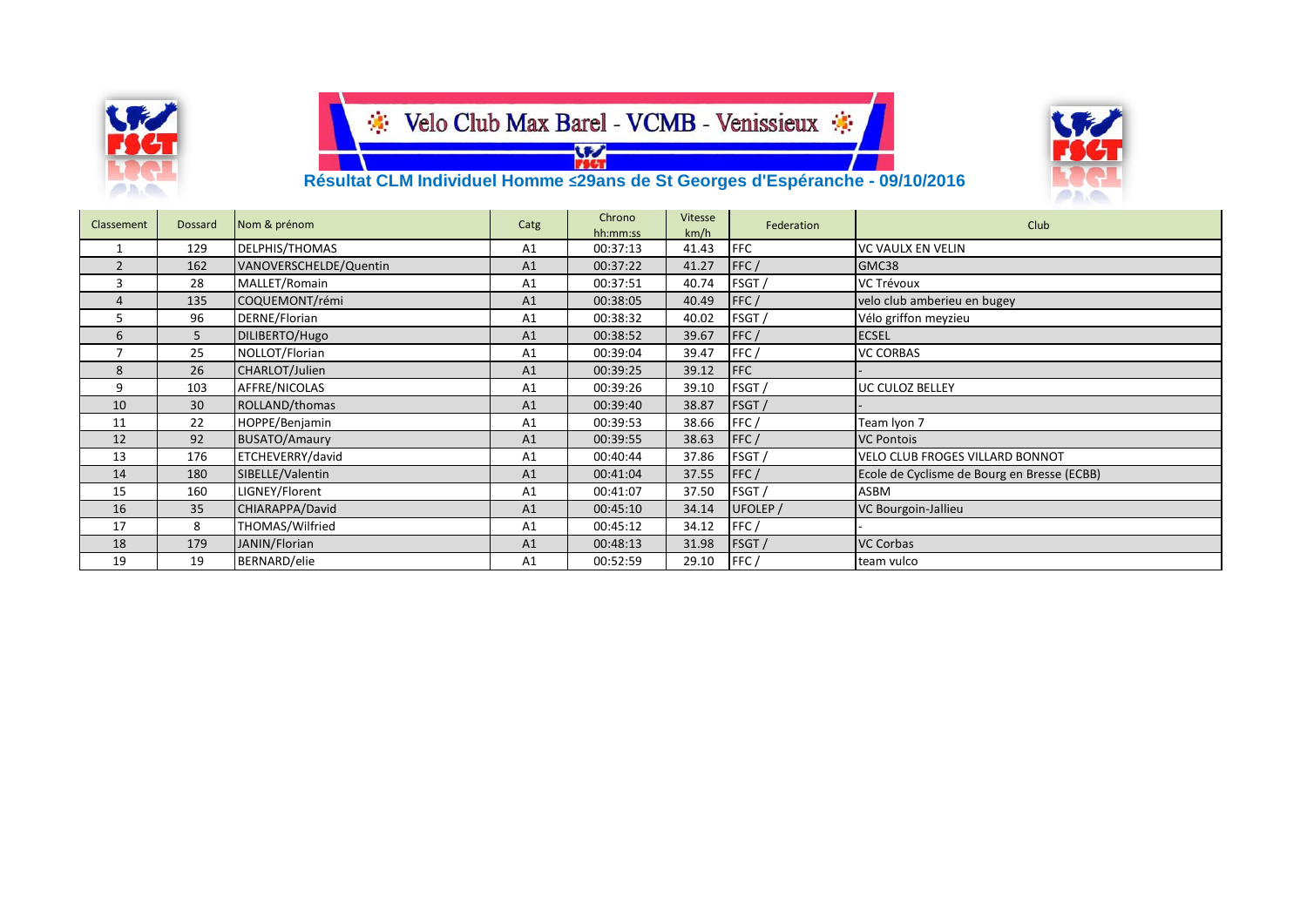

**W** 



#### **Résultat CLM Individuel Homme 30-39ans de St Georges d'Espéranche - 09/10/2016**

| Classement | Dossard | Nom & prénom       | Catg           | Chrono<br>hh:mm:ss | Vitesse<br>km/h | Federation     | Club                     |
|------------|---------|--------------------|----------------|--------------------|-----------------|----------------|--------------------------|
|            | 29      | MENINI/christophe  | A2             | 00:34:48           | 44.31           | FFC/           | gmc38                    |
|            | 173     | SECONDO/Fabien     | A2             | 00:35:27           | 43.50           | FFC/           | <b>Cavigal Nice</b>      |
| 3          | 182     | MENINI/christophe  | A2             | 00:36:28           | 42.29           | FFC/           | grenoble                 |
| 4          | 139     | SERRAILLE/Tristan  | A2             | 00:36:42           | 42.02           | FFC/           | lucvoiron                |
| b.         | 6       | DERAIN/Laurent     | A2             | 00:36:55           | 41.77           | UFOLEP /       | <b>ALPINS WHEEL TEAM</b> |
| 6          | 163     | VILLACAMPA/SYLVAIN | A <sub>2</sub> | 00:37:09           | 41.51           | FFC/           | <b>VCVB</b>              |
|            | 36      | MELINU/Jerome      | A2             | 00:37:50           | 40.76           | <b>UFOLEP</b>  |                          |
| 8          | 161     | PICCO/Virgile      | A2             | 00:39:17           | 39.25           | UFOLEP /       | Ucpontcharra             |
| 9          | 44      | MAUTE/Alexandre    | A2             | 00:40:16           | 38.29           | Autre /        | Tobesport                |
| 10         | 23      | PERRET/Vincent     | A <sub>2</sub> | 00:40:53           | 37.72           | UFOLEP /       | La tronche vélo sport    |
| 11         | 133     | BETTIOL/Grégory    | A2             | 00:40:54           | 37.70           | Non licencié / |                          |
| 12         | 11      | FEREY/jocelyn      | A2             | 00:42:38           | 36.17           | FSGT /         | <b>VCVV</b>              |
| 13         | 165     | GANZER/Sébastien   | A <sub>2</sub> | 00:43:09           | 35.74           | Non licencié / |                          |
| 14         | 13      | DELECAMBRE/Yohann  | A <sub>2</sub> | 00:43:18           | 35.61           | UFOLEP /       | <b>ALPINS WHEEL TEAM</b> |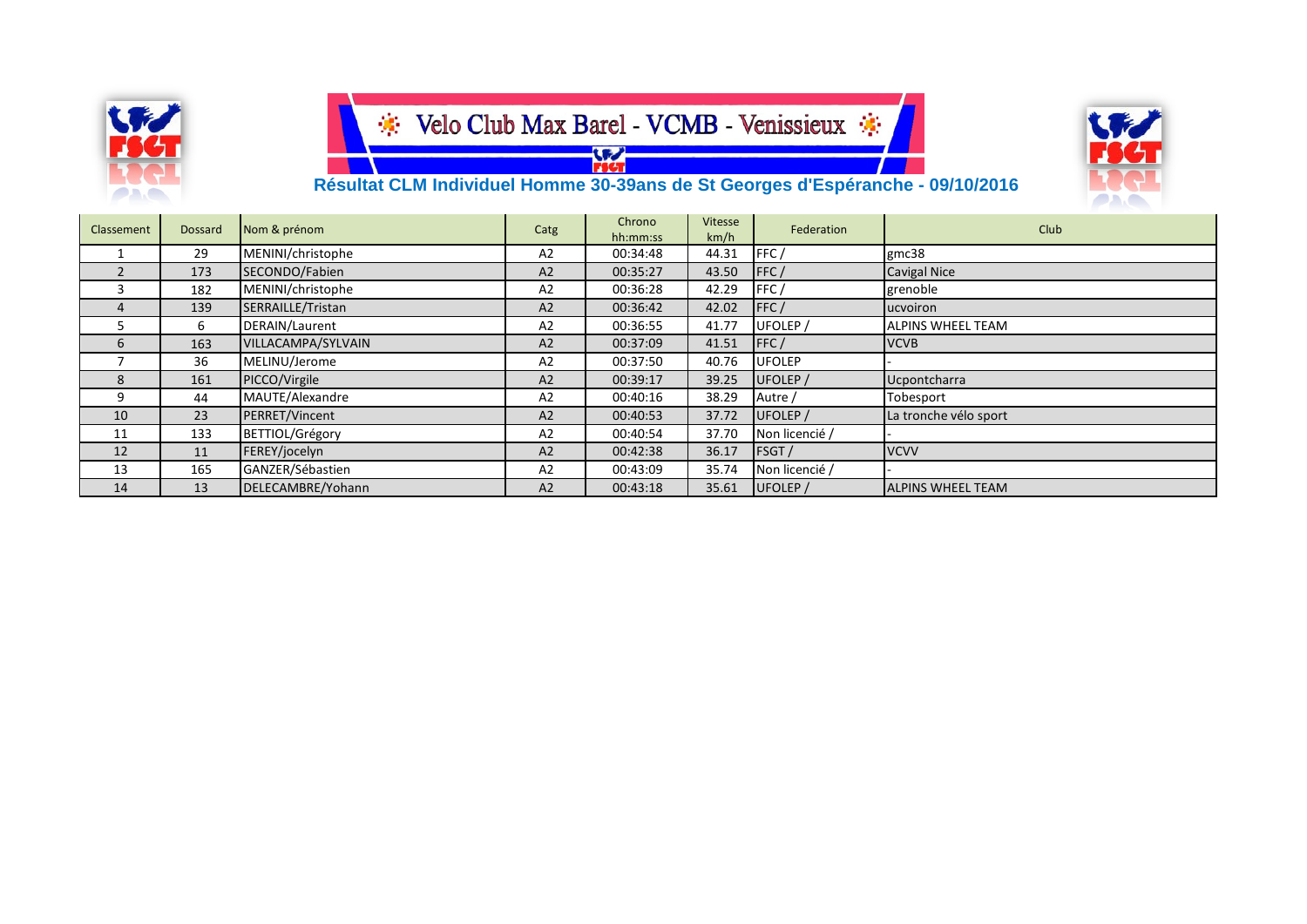

**SEA** 



#### **Résultat CLM Individuel Homme 40-49ans de St Georges d'Espéranche - 09/10/2016**

| Classement     | Dossard | Nom & prénom             | Catg           | Chrono<br>hh:mm:ss | Vitesse<br>km/h | Federation     | Club                           |
|----------------|---------|--------------------------|----------------|--------------------|-----------------|----------------|--------------------------------|
|                | 12      | JOSSIC/Laurent           | A3             | 00:37:12           | 41.45           | UFOLEP /       | La Tronche Vélo Sport          |
| 2              | 157     | MAGNIER/Laurent          | A <sub>3</sub> | 00:38:10           | 40.40           | FFC/           | Vc pontois                     |
| 3              | 121     | GRANADE/ROMUALD          | A <sub>3</sub> | 00:38:26           | 40.12           | FFC/           | <b>ASF CYCLISME</b>            |
| $\overline{4}$ | 40      | MAZZA/Fabrice            | A <sub>3</sub> | 00:39:41           | 38.86           | UFOLEP /       |                                |
| 5              | 84      | CHERBLANC/frederic       | A <sub>3</sub> | 00:39:55           | 38.63           | FSGT/          | ecovilleurbanne                |
| 6              | 166     | FICHEUX/jerome           | A <sub>3</sub> | 00:40:05           | 38.47           | FSGT/          | <b>HORIZON 38</b>              |
|                | 14      | <b>ODIER/Jean Pierre</b> | A <sub>3</sub> | 00:40:27           | 38.12           | FSGT/          | <b>VC MAX BAREL</b>            |
| 8              | 67      | MOINE-PICARD/stéphane    | A <sub>3</sub> | 00:40:40           | 37.92           | UFOLEP /       | <b>VC BOURGOIN JALLIEU</b>     |
| 9              | 108     | VACHER/Jérôme            | A <sub>3</sub> | 00:41:40           | 37.01           | FSGT/          | VC Velay                       |
| 10             | 20      | GOBET/PHILIPPE           | A <sub>3</sub> | 00:41:57           | 36.76           | <b>FSGT</b>    | EVEIL SPORTIF JONAGEOIS CYCLO  |
| 11             | 134     | BAROU/Olivier            | A <sub>3</sub> | 00:42:03           | 36.67           | <b>FSGT</b>    | horizon38                      |
| 12             | 184     | BRUN/MARC                | A <sub>3</sub> | 00:43:01           | 35.85           | <b>FSGT</b>    |                                |
| 13             | 47      | DECHAUMEL/Dominique      | A3             | 00:43:20           | 35.58           | FFC/           | Dominique Dechaumel            |
| 14             | 34      | TEREFENKO/eric           | A <sub>3</sub> | 00:43:24           | 35.53           | FFC/           | comité ffc rhone alpes         |
| 15             | 158     | TARDY/jerome             | A <sub>3</sub> | 00:43:54           | 35.13           | FSGT/          | horizon38                      |
| 16             | 82      | BARBIER/PHILIPPE         | A <sub>3</sub> | 00:44:45           | 34.46           |                |                                |
| 17             | 10      | JURY/CHRISTOPHE          | A <sub>3</sub> | 00:45:46           | 33.69           | Non licencié / | Vélo Club Charantonnay         |
| 18             | 131     | GRIMAND/Olivier          | A <sub>3</sub> | 00:46:21           | 33.27           | FSGT/          | <b>Roue Sportive Meximieux</b> |
| 19             | 147     | <b>CHEVRON/Jean Marc</b> | A3             | 00:48:30           | 31.79           | UFOLEP /       | <b>VC DECINES</b>              |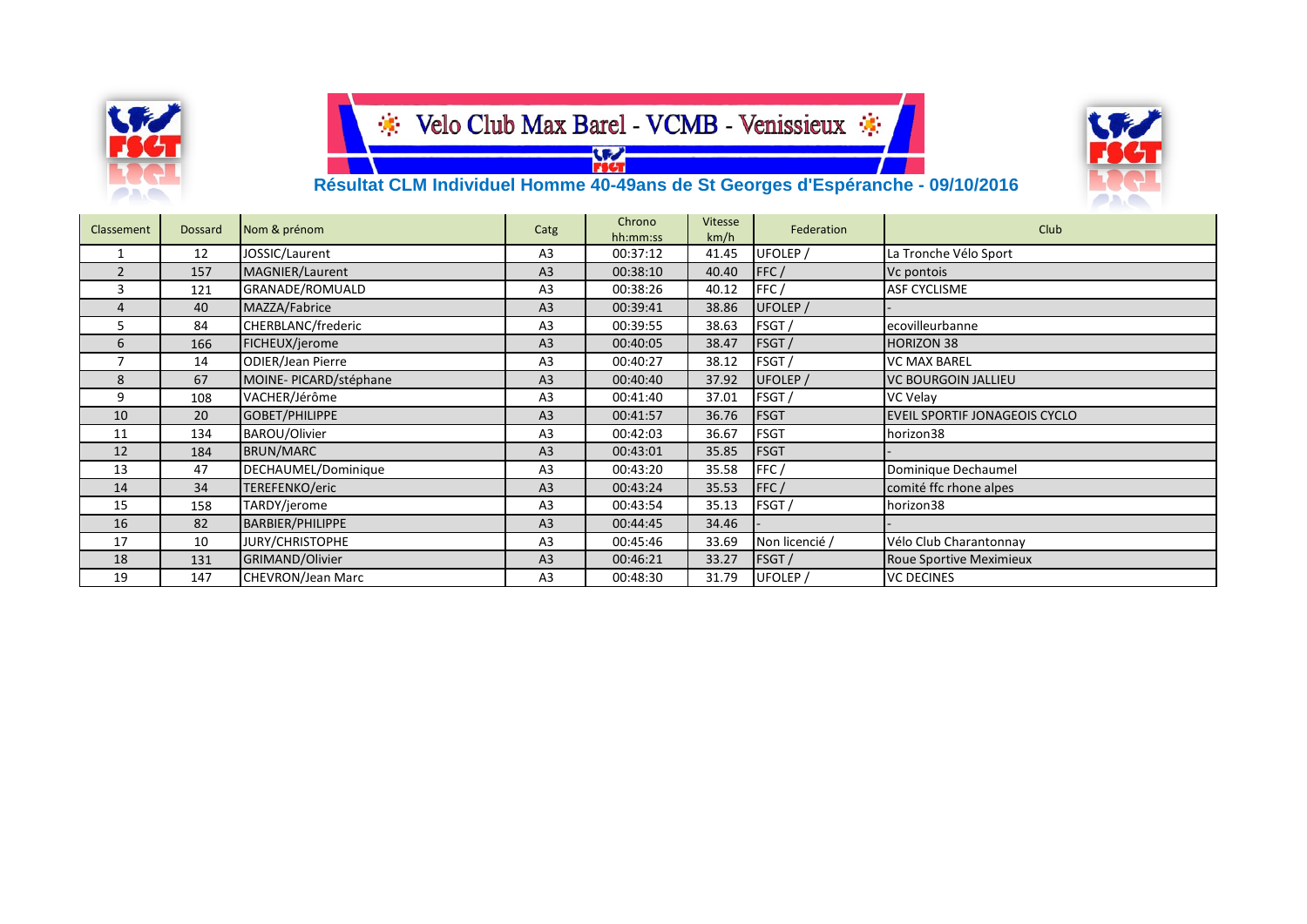

**W.** 



#### **Résultat CLM Individuel Homme 50-59ans de St Georges d'Espéranche - 09/10/2016**

| Classement     | <b>Dossard</b> | Nom & prénom             | Catg | Chrono<br>hh:mm:ss | Vitesse<br>km/h | Federation     | Club                             |
|----------------|----------------|--------------------------|------|--------------------|-----------------|----------------|----------------------------------|
| 1              | 46             | DIVAY/joël               | A4   | 00:38:44           | 39.81           | FSGT /         | <b>AS ORTF</b>                   |
| $\overline{2}$ | 27             | SIE/Serge                | A4   | 00:38:52           | 39.67           | FFC/           | La Tronche Vélo Sport            |
| 3              | 148            | PICOLLET/André           | A4   | 00:39:58           | 38.58           | FFC/           | Brison st innocent               |
| $\overline{4}$ | 126            | COLANTONIO/Daniel        | A4   | 00:40:19           | 38.25           | FSGT /         | Étoile cycliste Duquesne Oullins |
| 5              | $\overline{7}$ | <b>BAILLY/DIDIER</b>     | A4   | 00:40:43           | 37.87           | FSGT /         | <b>VC MAX BAREL</b>              |
| 6              | 66             | <b>BORRELY/STEPHAN</b>   | A4   | 00:41:10           | 37.46           | FSGT/          | <b>VC FRANCHEVILLE</b>           |
| $\overline{7}$ | 175            | <b>GENTIL/ROGER</b>      | A4   | 00:41:13           | 37.41           | FFC/           | <b>CVAC</b>                      |
| 8              | 138            | <b>BALLAND/DOMINIQUE</b> | A4   | 00:42:19           | 36.44           | <b>FSGT</b>    | ec duquesne oullins              |
| 9              | 48             | PEDRO/duarte             | A4   | 00:42:41           | 36.13           | FSGT           | as.ortf                          |
| 10             | 130            | MARCHAND/ERIC            | A4   | 00:42:47           | 36.04           | FSGT /         | Vélo club montbrison             |
| 11             | 101            | BELIN/JEAN-MICHEL        | A4   | 00:43:18           | 35.61           | FSGT /         | <b>VELO CLUB BRIGNAIS</b>        |
| 12             | 16             | DUBOIS/Philippe          | A4   | 00:43:20           | 35.58           | FSGT/          | Cyclo team 69                    |
| 13             | 105            | <b>BLANC/RAOUL</b>       | A4   | 00:43:39           | 35.33           | FSGT /         |                                  |
| 14             | 77             | <b>VERNAY/PASCAL</b>     | A4   | 00:43:41           | 35.30           | Non licencié / | <b>NON LICENCIE</b>              |
| 15             | 72             | <b>BELLUT/Maxime</b>     | A4   | 00:43:42           | 35.29           | FSGT/          | <b>ES JONAGE</b>                 |
| 16             | 91             | TORDI/michel             | A4   | 00:43:59           | 35.06           | FSGT/          |                                  |
| 17             | 93             | SIMEONE/Franck           | A4   | 00:44:35           | 34.59           | FSGT/          | <b>EC DUQUESNE OULLINS</b>       |
| 18             | 65             | FETTET/pascal            | A4   | 00:44:55           | 34.33           | FSGT           | <b>ECOV / LAGNIEU VC</b>         |
| 19             | 33             | RENARD/pascal            | A4   | 00:45:03           | 34.23           | UFOLEP /       | Cyclo team 69                    |
| 20             | 167            | ANDREANI/ERIC            | A4   | 00:45:45           | 33.70           | FFC/           | <b>CFC des SAPEURS POMPIERS</b>  |
| 21             | 15             | PIALOT/SYLVAIN           | A4   | 00:46:51           | 32.91           | Autre,         | <b>RILLIEUX TRIATHLON</b>        |
| 22             | 136            | PELET/Gilbert            | A4   | 00:47:23           | 32.54           | FFC/           | l'école des grimpeurs            |
| 23             | 94             | SPECTY/DAVID             | A4   | 00:47:30           | 32.46           | FSGT/          | <b>COBE</b>                      |
| 24             | 178            | PLISSONNIER/philippe     | A4   | 00:47:50           | 32.24           | <b>FSGT</b>    | trollsports                      |
| 25             | 124            | <b>BETTIOL/Gilles</b>    | A4   | 00:50:09           | 30.75           | Non licencié / |                                  |
| 26             | 143            | ROGNARD/René             | A4   | 00:51:14           | 30.10           | Non licencié / |                                  |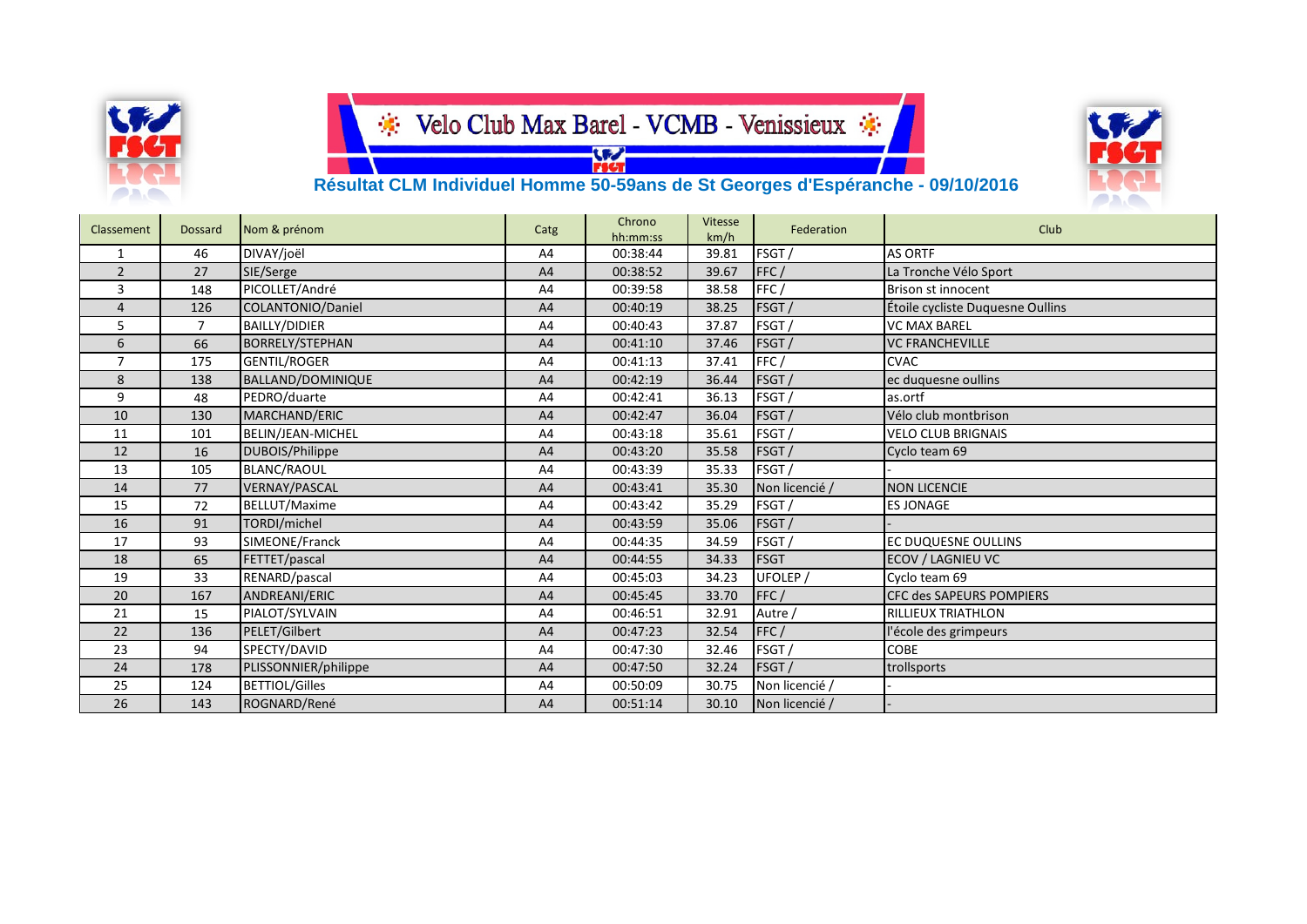

**SEA** 



#### **Résultat CLM Individuel Homme 60-69ans de St Georges d'Espéranche - 09/10/2016**

| Classement  | <b>Dossard</b> | Nom & prénom          | Catg           | Chrono<br>hh:mm:ss | Vitesse<br>km/h | Federation   | <b>Club</b>            |
|-------------|----------------|-----------------------|----------------|--------------------|-----------------|--------------|------------------------|
|             | 79             | DENURRA/louis         | A <sub>5</sub> | 00:42:20           | 36.43           | <b>FSGT</b>  | vc brignais            |
|             | 90             | GAGNIOUD/PIERRE       | A <sub>5</sub> | 00:42:54           | 35.94           | FFC/         |                        |
|             | 170            | GIRIN/BERNARD         | A5             | 00:44:22           | 34.76           | FSGT/        | <b>FRANCHEVILLE</b>    |
|             | 144            | HERNANDEZ/Jean Claude | A <sub>5</sub> | 00:45:06           | 34.19           | <b>FSGT</b>  | <b>VC MAX BAREL</b>    |
|             | 120            | PORTAL/Daniel         | A5             | 00:46:13           | 33.36           | FSGT/        | <b>VC FRANCHEVILLE</b> |
| $\mathbf b$ | 43             | ALLAMANCHE/Gilbert    | A <sub>5</sub> | 00:46:30           | 33.16           | <b>FSGT/</b> | <b>CVAC VIENNE</b>     |
|             | 106            | GRANGER/ANDRE         | A <sub>5</sub> | 00:53:16           | 28.95           | FSGT /       | <b>COBE</b>            |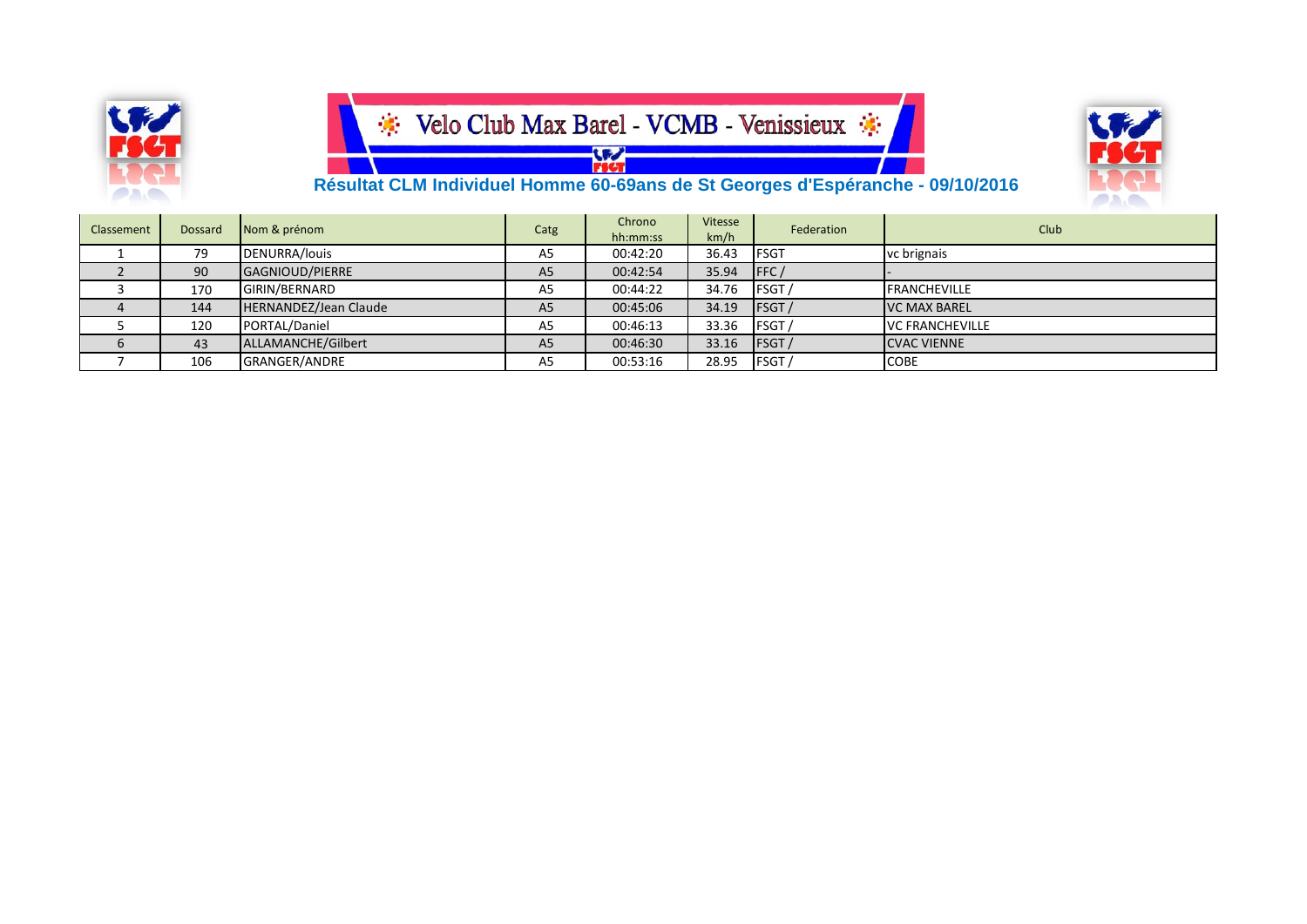



**W Résultat CLM Individuel Homme ≥70ans de St Georges d'Espéranche - 09/10/2016**

| Classement | <b>Dossard</b> | Nom & prénom        | Catg           | Chrono<br>hh:mm:ss | Vitesse<br>km/h | Federation  | Club                               |
|------------|----------------|---------------------|----------------|--------------------|-----------------|-------------|------------------------------------|
|            | 17             | HOFFELINCK/Robert   | A6             | 00:42:19           | 36.44           | FSGT /      | <b>ES Jonage Cyclo</b>             |
|            | 128            | JANUS/CLAUDE        | A <sub>6</sub> | 00:44:53           | 34.36           | UFOLEP /    | <b>ILE FONTANIL CYCLISME</b>       |
|            | 141            | SARCELLE/Alain      | A6             | 00:45:32           | 33.87           | FSGT/       | <b>VC FRANCHEVILLE</b>             |
|            | 146            | LEMMET/DANIEL       | A <sub>6</sub> | 00:49:16           | 31.30           | <b>FSGT</b> | <b>COBE</b>                        |
|            |                | <b>PRAT/MAURICE</b> | A6             | 00:50:05           | 30.79           | FSGT/       | <b>IENTENTE CYCLISTE ST PRIEST</b> |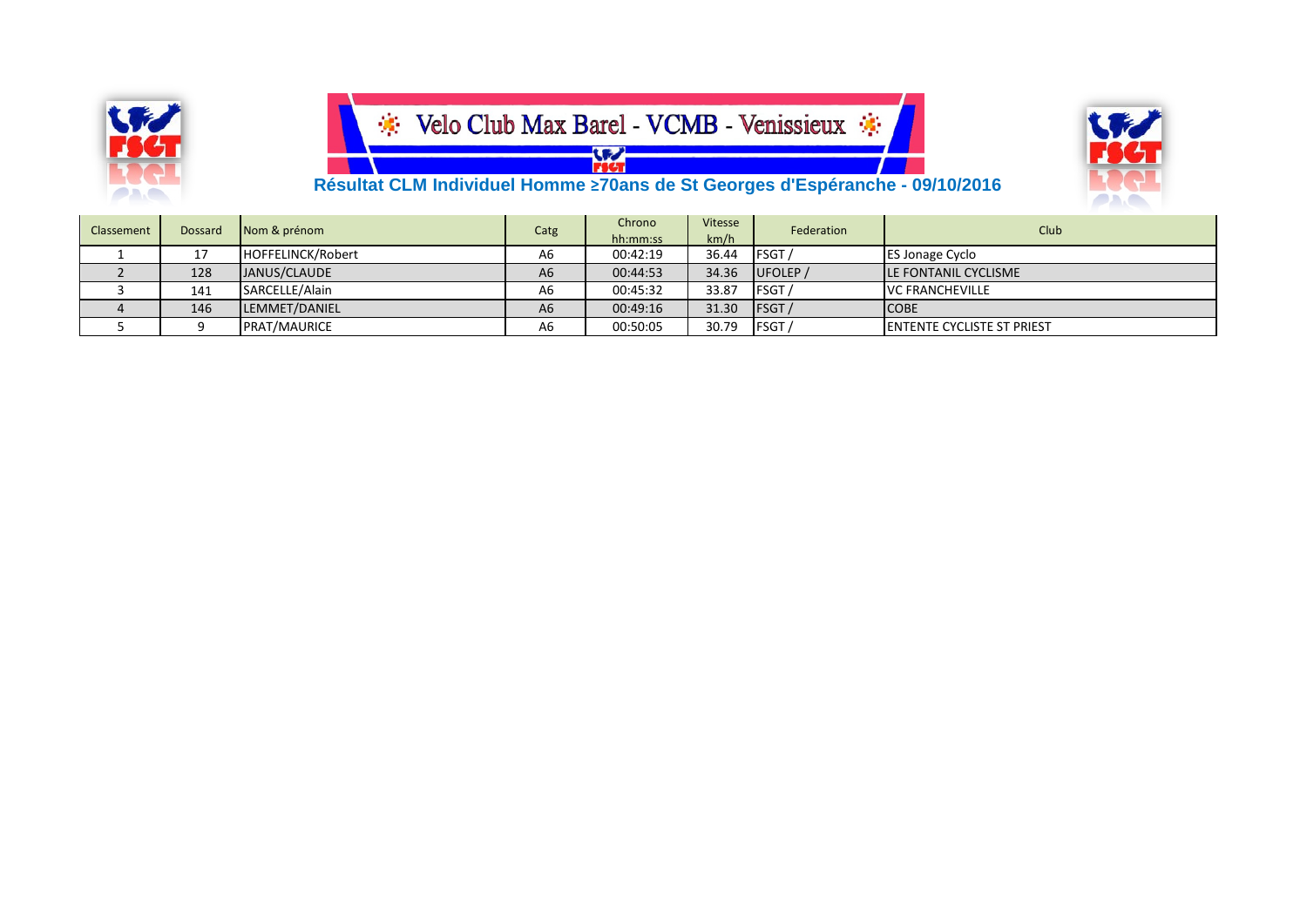



 **Résultat CLM Individuel Femme de St Georges d'Espéranche - 09/10/2016**

| <b>Classement</b> | Dossard | Nom & prénom          | Catg | Chrono<br>hh:mm:ss | <b>Vitesse</b><br>km/h | Federation   | Club                           |
|-------------------|---------|-----------------------|------|--------------------|------------------------|--------------|--------------------------------|
|                   | 186     | LONGO/JEANNIE         | AF   | 00:39:37           | 38.92                  | <b>IFFC</b>  | <b>Cavigal Nice</b>            |
|                   | 114     | <b>GRANADE/DORINE</b> | AF   | 00:41:58           | 36.74                  | <b>IFFC</b>  | <b>ASF CYCLISME</b>            |
|                   | 115     | MACHEBOEUF/PAULINE    | AF   | 00:44:06           | 34.97                  | <b>Autre</b> | Fontanil Triathlon             |
|                   | 140     | COPPEL/Maud           | AF   | 00:48:01           | 32.11                  | Autre /      | <b>ISAINT PRIEST TRIATHLON</b> |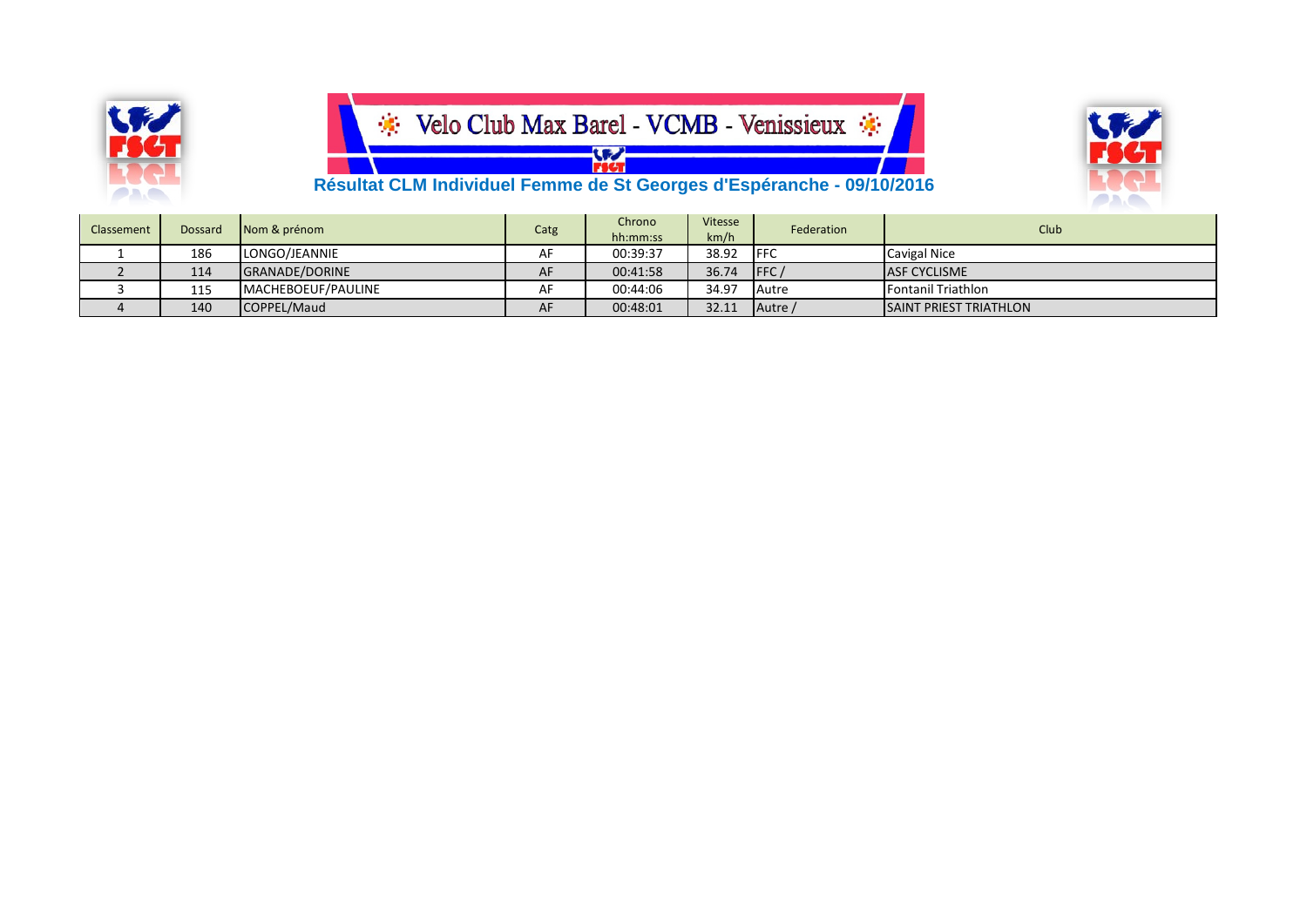



 **Résultat CLM/Gentleman Homme -71ans de St Georges d'Espéranche - 09/10/2016**

| Classement | Dossard | Nom & prénom                             | Catg | Chrono<br>hh:mm:ss | Vitesse<br>km/h | Federation    | Club                                 |
|------------|---------|------------------------------------------|------|--------------------|-----------------|---------------|--------------------------------------|
|            | 41      | PICCO / VANOVERSCHELDE/Virgile / Quentin | D    | 00:36:42           | 42.02           | UFOLEP / FFC  | UCPontcharra / GMC38                 |
|            | 169     | DILIBERTO / NOLLOT/Hugo / FLORIAN        |      | 00:37:44           | 40.87           | <b>IFFC</b>   | <b>ECSEL / VC CORBAS</b>             |
|            | 18      | SERRAILLE / SAGE/tristan / Jérôme        | в    | 00:38:02           | 40.54           | <b>IFFC</b>   | ucvoiron                             |
|            | 111     | ROLAND / MALLET/Thomas / Romain          |      | 00:38:15           | 40.31           | <b>IFSGT</b>  | AS Berthelot Mermoz / VC Trévoux     |
|            | 51      | MARTEL / ROCHE/Jeremie / Didier          | к    | 00:39:28           | 39.07           | <b>FSGT</b>   | <b>VC CORBAS / TSC</b>               |
|            | 183     | <b>GILLET / CARTON/KEVIN / LOUIS</b>     |      | 00:39:57           | 38.60           | <b>IFFC</b>   | TEAM LYON 7 / ROUE D'OR CONFLANAISE  |
|            | 151     | FLORI / CHARRET/luca / thomas            | B    | 00:40:42           | 37.89           | <b>IFFC</b>   | yc corbas                            |
|            | 152     | DERAIN / DELECAMBRE/Laurent / Yohann     |      | 00:42:59           | 35.87           | <b>UFOLEP</b> | ALPINS WHEEL TEAM / ALPINSWHEEL TEAM |
|            | 76      | DENHEZ / CASSAGNE/Jean Marc / Jordan     | в    | 00:43:09           | 35.74           | <b>UFOLEP</b> | <b>VCB Team Renage</b>               |
| 10         | 69      | BARLAND / MEITRE/LEO / PAUL              |      | 00:50:15           | 30.69           | <b>IFSGT</b>  | Thou velo                            |
|            |         |                                          |      |                    |                 |               |                                      |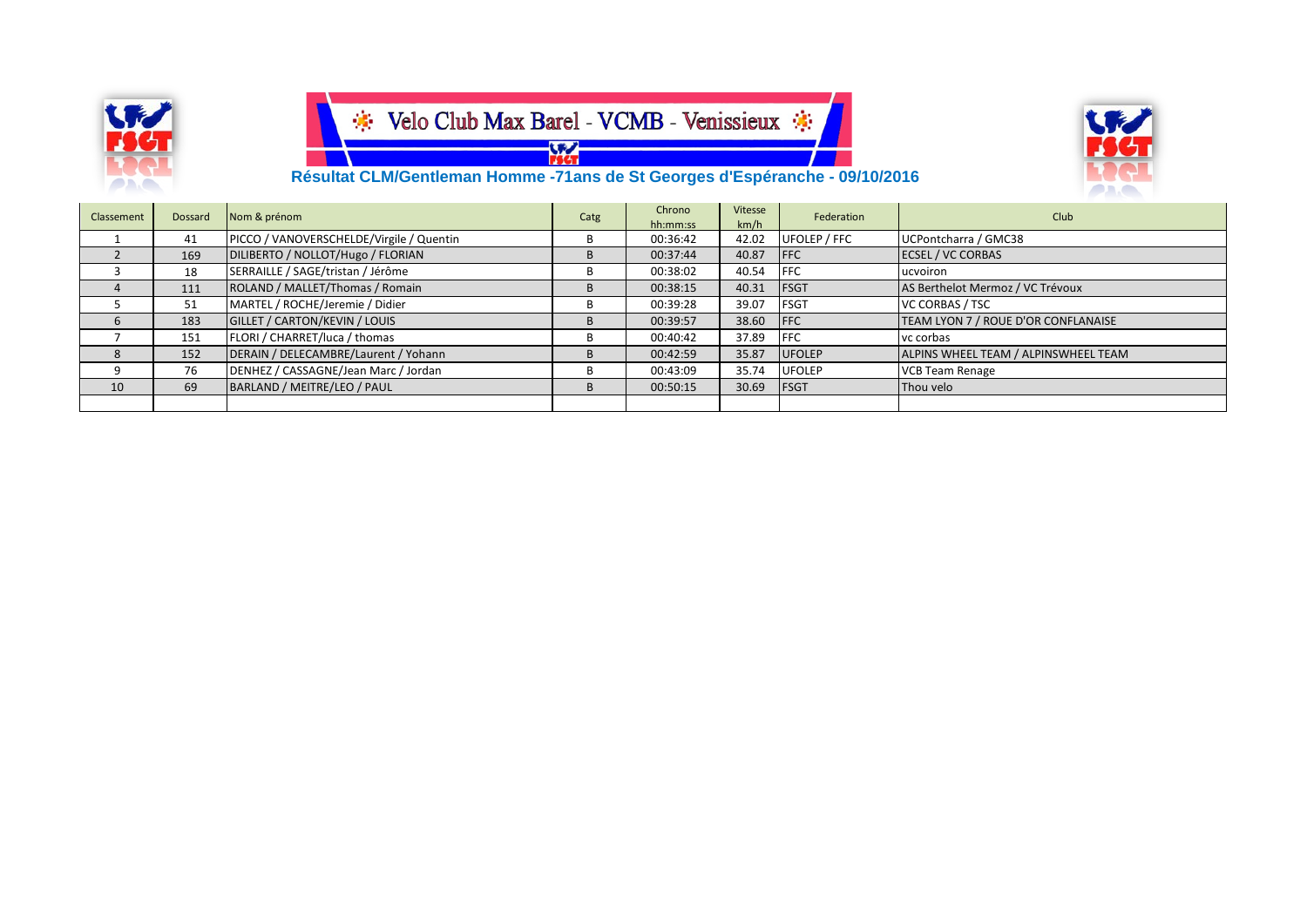

### Velo Club Max Barel - VCMB - Venissieux \* **Example 1997**<br>Technology



 **Résultat CLM/Gentleman Homme 71 à 100ans de St Georges d'Espéranche - 09/10/2016**

| Classement | Dossard        | Nom & prénom                                | Catg | Chrono<br>hh:mm:ss | Vitesse<br>km/h | Federation    | Club                                         |
|------------|----------------|---------------------------------------------|------|--------------------|-----------------|---------------|----------------------------------------------|
|            | 63             | RABILLOUD / JOUFFROY/Stéphane / Stéphane    |      | 00:36:54           | 41.79           | Autre /       | Vallons de la Tour Triathlon / VC Bourgoin / |
|            | 132            | VIALETTES / GONCALVES/patrick / serge       |      | 00:38:10           | 40.40           | <b>FSGT</b>   | <b>ACMV</b>                                  |
|            | 156            | BOGAERT / GLEIZAL/Philippe / Florent        |      | 00:38:26           | 40.12           | <b>FSGT</b>   | Amicale Cycliste du Moulin à Vent            |
|            | 64             | POUGET / DEL REY/Julien / Julien            |      | 00:38:35           | 39.97           | <b>UFOLEP</b> | <b>VCB</b>                                   |
|            | 164            | MELINU / MAZZA/Jerome / Fabrice             |      | 00:38:58           | 39.57           | UFOLEP /      | Fontanil Cyclisme                            |
|            | 159            | CALOINI / REMOND/stephane / Bruno           |      | 00:40:05           | 38.47           | <b>UFOLEP</b> | <b>CC Gières</b>                             |
|            | 149            | BERGER / LAPENDRY/Stephane / Bruno          |      | 00:40:19           | 38.25           | Autre         | <b>ASVEL Triathlon / EFS Triathlon</b>       |
| 8          | 174            | SUBRIN / LEVITE/Yvan / Gérard               |      | 00:40:25           | 38.15           |               |                                              |
| 9          | 154            | ARTHAUD / FAVRE/Sébastien / Raphael         |      | 00:40:27           | 38.12           | <b>UFOLEP</b> | SPORTING CYCLO MANISSIEUX                    |
| 10         | 116            | ANTONELLI / ESPOSITO/Nicolas / Patrick      |      | 00:41:44           | 36.95           | <b>UFOLEP</b> | <b>SC Mannissieux</b>                        |
| 11         | 57             | DIARRA / LYONNAIS/Sammy / Christophe        |      | 00:41:50           | 36.86           | <b>FSGT</b>   | <b>CVAC</b>                                  |
| 12         | 107            | FEREY / HAMMADA/Jocelyn / Denis             |      | 00:42:58           | 35.89           | <b>FSGT</b>   | <b>Vcvv</b>                                  |
| 13         | 85             | BONNET / BARNEOUD/Williams / Denis          |      | 00:43:48           | 35.21           | <b>IFFC</b>   | Team Iyon 7                                  |
| 14         | 127            | SOUDANT / GOMEZ/michael / Sebastien         |      | 00:44:12           | 34.89           | <b>FSGT</b>   | <b>Brignais VC</b>                           |
| 15         | 153            | MOINE-PICARD / JOUFFROY/stéphane / Stéphane |      | 00:45:07           | 34.18           | UFOLEP $/$ -  | <b>VC BOURGOIN JALLIEU</b>                   |
| 16         | $\overline{2}$ | MARTIN / MARTIN/Bruno / Yvon                |      | 00:45:54           | 33.59           | <b>FSGT</b>   | <b>VC MAX BAREL</b>                          |
|            |                |                                             |      |                    |                 |               |                                              |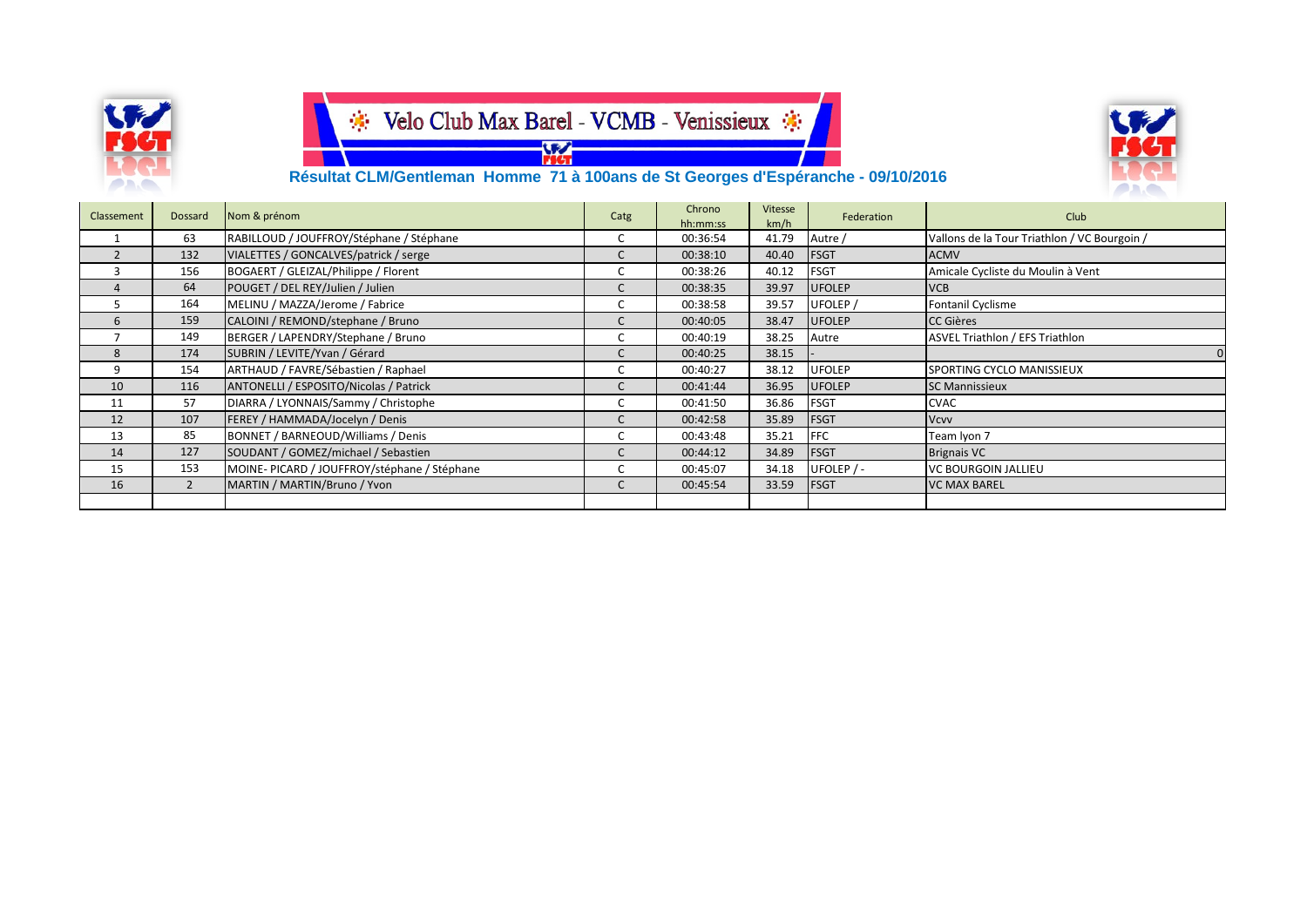





 **Résultat CLM/Gentleman Homme 101 à 129ans de St Georges d'Espéranche - 09/10/2016**

| Classement | Dossard | Nom & prénom                             | Catg | Chrono   | Vitesse | Federation           | Club                                               |
|------------|---------|------------------------------------------|------|----------|---------|----------------------|----------------------------------------------------|
|            |         |                                          |      | hh:mm:ss | km/h    |                      |                                                    |
|            | 177     | BRIAND / CUNHA/Dominique / Paul          |      | 00:38:32 | 40.02   | <b>UFOLEP</b>        | SC Manissieux / VC Décines                         |
|            | 142     | PHILIPPE / BERTRAND/François / Jean Paul |      | 00:39:22 | 39.17   | <b>FSGT / UFOLEP</b> | VC MAX BAREL / CYCLO TEAM 69                       |
|            | 172     | SIE / DIVAY/Serge / Joel                 |      | 00:39:36 | 38.94   | FFC / FSGT           | La Tronche Vélo Sport / AS ORTF                    |
|            | 24      | CONTI / RIGONI/frèdèric / patrick        |      | 00:39:43 | 38.83   | <b>FSGT</b>          | UC CULOZ / Brison st Innocent Cyclisme             |
|            | 155     |                                          |      |          |         |                      | BRISON SAINT INNICENT CYCLISME / SAINT GENIX AOSTE |
|            |         | RIGONI / CLARAZ/Patrick / Gérard         |      | 00:41:25 | 37.23   | <b>FSGT / UFOLEP</b> | <b>CYCLISME</b>                                    |
|            | 104     | POIS / CORDIGNANO/bruno / pierre         |      | 00:42:02 | 36.69   | <b>FFC</b>           | team vercors / brison st innocent                  |
|            | 168     | PIJOURLET / PIJOURLET/THIERRY / PATRICK  |      | 00:42:08 | 36.60   | FFC / Non Licencié   | La Motte Servolex Cyclisme / La Penne sur Huveaune |
|            | 123     | DURY / SAILLARD/ROLAND / GEORGES         |      | 00:42:33 | 36.24   | UFOLEP / FFC         | <b>UC PONTCHARRA</b>                               |
|            | 99      | CORONT / CHIARAPPA/Régis / David         |      | 00:43:14 | 35.67   | <b>UFOLEP</b>        | VC Bourgoin jallieu                                |
|            |         |                                          |      |          |         |                      |                                                    |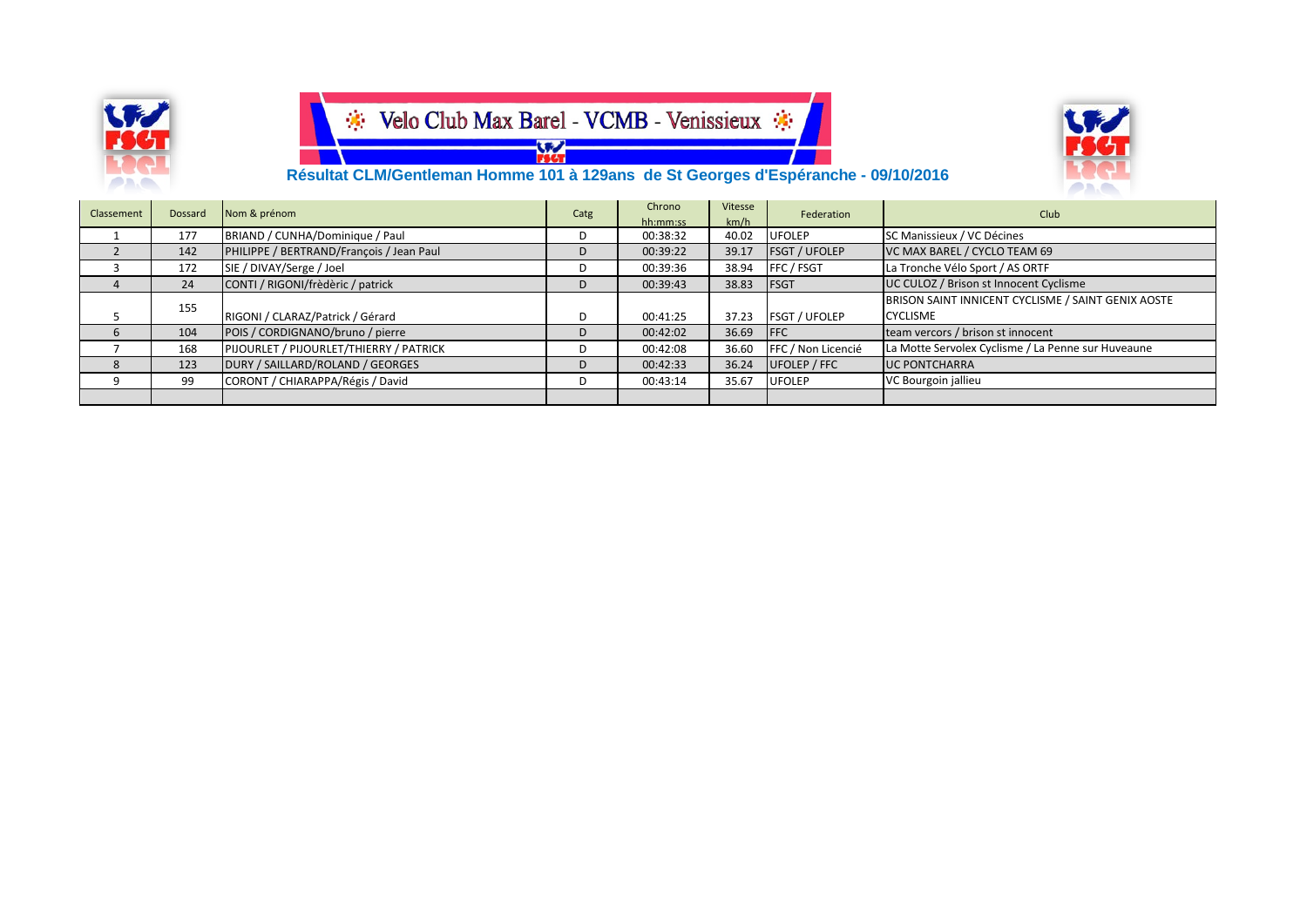

### Velo Club Max Barel - VCMB - Venissieux \*  $\frac{1}{100}$



 **Résultat CLM/Gentleman Homme +130ans de St Georges d'Espéranche - 09/10/2016**

| Classement | Dossard | Nom & prénom                            | Catg | Chrono   | Vitesse | Federation   | Club                           |
|------------|---------|-----------------------------------------|------|----------|---------|--------------|--------------------------------|
|            |         |                                         |      | hh:mm:ss | km/h    |              |                                |
|            | 49      | DESRAYAUD / CHAPUIS/alain / jean pierre |      | 00:41:45 | 36.93   | <b>FSGT</b>  | vc.brignais / vc brignais      |
|            | 95      | POLLET / ACTIS/DANIEL / GERARD          |      | 00:42:13 | 36.53   | <b>FSGT</b>  | UNION CYCLISTE DE COGNIN       |
|            | 42      | MACHEBOEUF / CIPRELLI/Francis / Patrice |      | 00:44:16 | 34.83   | <b>IFFC</b>  | US Jarrie Champ / Cavigal Nice |
|            | 81      | CHOMAUD / PIRAT/Joël / Abel             |      | 00:44:59 | 34.28   | <b>IFSGT</b> | <b>VCBRIGNAIS</b>              |
|            |         |                                         |      |          |         |              |                                |
|            |         |                                         |      |          |         |              |                                |
|            |         |                                         |      |          |         |              |                                |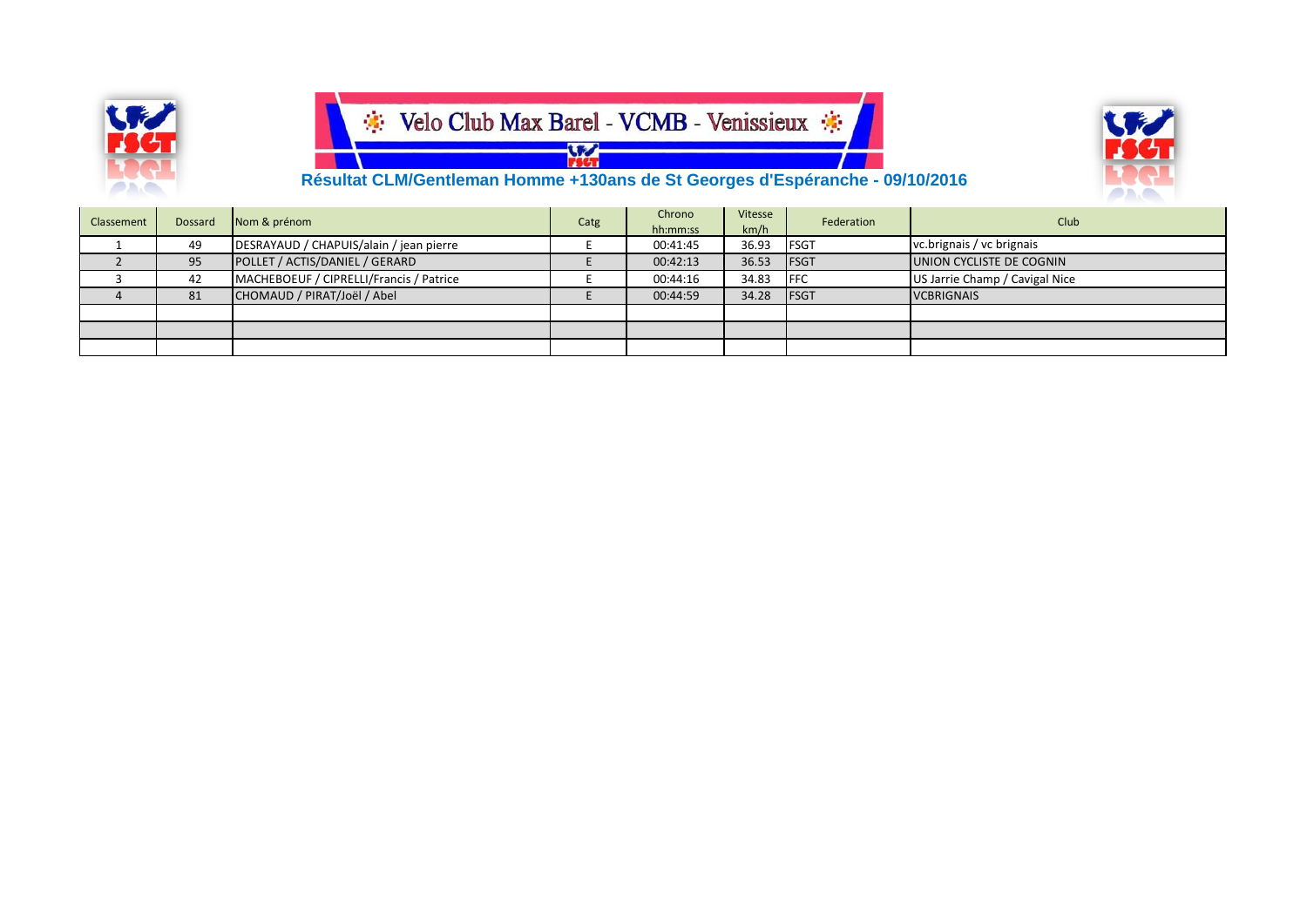





 **Résultat CLM/Gentleman Père-Fils Homme de St Georges d'Espéranche - 09/10/2016**

| Classement | Dossard | Nom & prénom                         | Catg | Chrono   | Vitesse | Federation          | <b>Club</b>            |
|------------|---------|--------------------------------------|------|----------|---------|---------------------|------------------------|
|            |         |                                      |      | hh:mm:ss | km/h    |                     |                        |
|            | 122     | BUISSON / BUISSON/Nicolas / Hugo     |      | 00:37:20 | 41.30   | <b>IFFC</b>         | l'école des grimpeurs  |
|            | 80      | MAGNIER / MAGNIER/Laurent / Paul     |      | 00:41:11 | 37.44   | FFC / Non Licencié  | Vc pontois             |
|            | 68      | TEDESCO / TEDESCO/Frederic / Clément |      | 00:44:43 | 34.48   | <b>FSGT</b>         | <b>CVAC</b>            |
| 4          | 137     | VIDAL / VIDAL/David / Christian      |      | 00:45:16 | 34.06   | <b>FFC / FSGT</b>   | CVAC / Chatonnay       |
|            | 145     | JURY / JURY Christophe / lionel      |      | 00:55:30 | 27.78   | Non licencié        | Vélo Club Charantonnay |
| 6          |         | ARMANET / ARMANET Raphael / erwan    |      | 01:02:12 | 24.79   | FFCT / Non Licencié |                        |
|            |         |                                      |      |          |         |                     |                        |
|            |         |                                      |      |          |         |                     |                        |
|            |         |                                      |      |          |         |                     |                        |